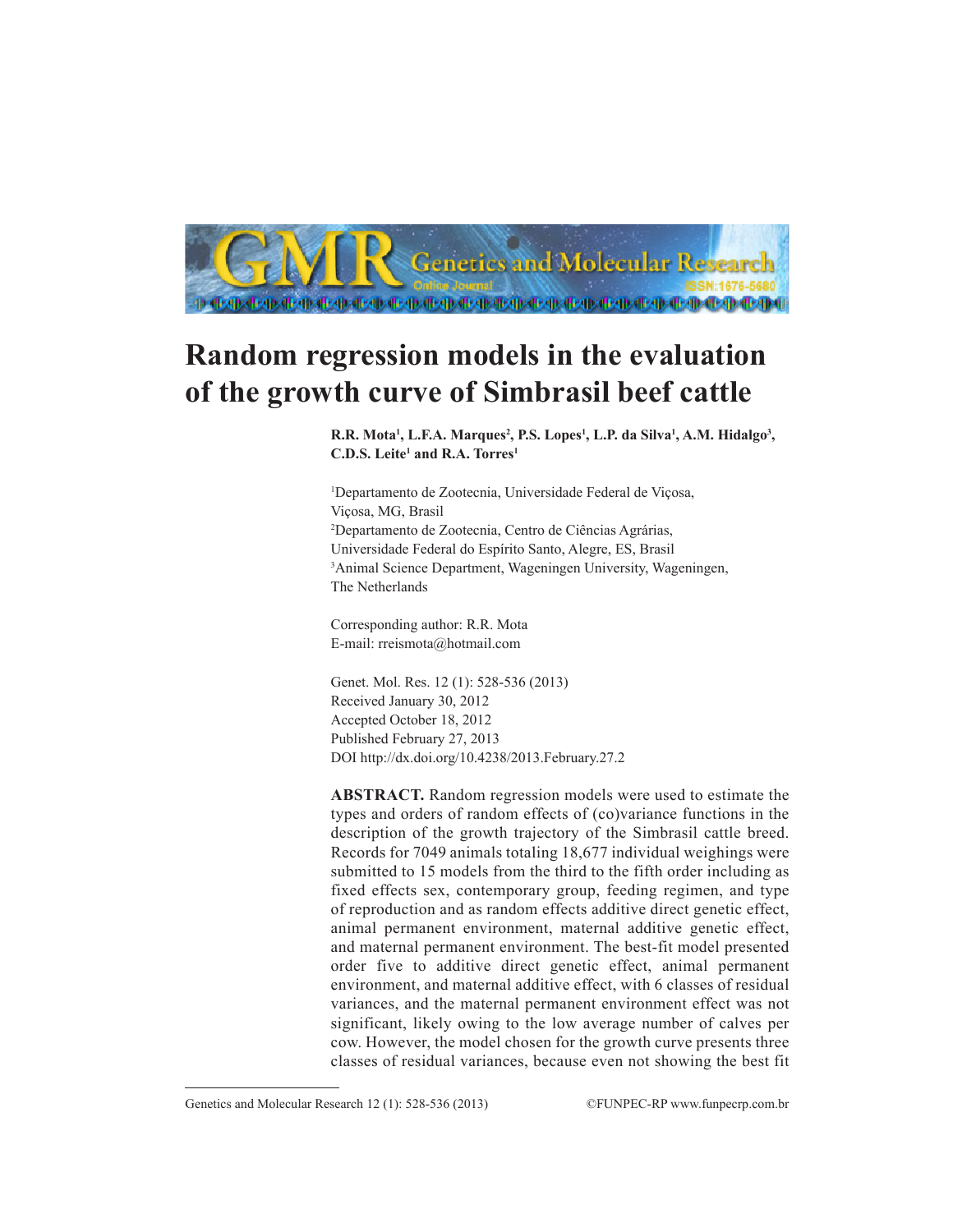it is more parsimonious, in addition to promoting a more realistic estimate of heritability.

**Key words:** (Co)variance functions; Residual variance; Heritability

## **INTRODUCTION**

Selection has been responsible for progressive changes in the Brazilian beef cattle industry (Alencar, 2004). As a consequence, the country occupies a leading position in beef cattle production and in the international market of meat exports as one of the highest producers and exporters (IBGE, 2011).

The Simbrasil breed is among the genetic resources available in Brazil. This breed was introduced in 1945, when crossbreeding between the Simmental and Guzerá breeds began in the municipality of Muqui, Espírito Santo State. It is a synthetic breed generated by alternate breeding from the Simmental and Zebu genotypes. Its performance attributes include robust milk production and carcasses of good classification in addition to strong growth index, ease of management, and adaptation to tropical regions (ABCRSS, 2011).

In Brazil, genetic evaluations for growth traits in beef cattle usually make use of multi-trait analyses for the prediction of breeding values of animals. Generally, weight measurements are taken at various ages, which adjusts the weights for the standard ages and excludes weights that lie outside of the pre-established age intervals. This convention reduces the accuracy of predicted breeding values (Meyer, 2004). Thus, this information is not used effectively in the genetic evaluation of animals (Sarmento et al., 2010).

Recently, Henderson Jr. (1982) and Laird and Ware (1982) have developed random regression models (RRM) as alternatives that describe the trajectory at all points instead of finite points and, unlike the traditional methodologies, consider that productive records of the same individual at different ages to refer to the same trait with different genetic correlations between them (Biassus et al., 2010). The adjustment order for random effects must be carefully analyzed with models more parsimonious because a perfect adjustment could lead to an increase in computational demand and susceptibility to numeric errors (Legarra et al., 2004).

Meyer (1999) has reported strong agreement between analyses when adjusting a phenotypic curve by means of covariance functions both for the direct additive effect and for those that separate the direct additive genetic effect from the permanent environmental effect. Marques et al. (1999), working with Simmental beef cattle, have verified increases in residual variances as animals grew old. This increase may be due to a scale effect in the weight of the animals, which could cause bias in the evaluations if a model of homogeneity of residual variance is adopted (Sarmento et al., 2010), i.e., the use of such model means that variances attributed to random effects are not partitioned correctly (Sousa et al., 2008). The objective of the present study was to estimate the types and orders of random effects of (co)variance functions at the description of the growth trajectory of Simbrasil beef cattle using RRM adjusted by Legendre polynomials.

### **MATERIAL AND METHODS**

The data used in this research were obtained from Simbrasil beef cattle and provided

Genetics and Molecular Research 12 (1): 528-536 (2013) ©FUNPEC-RP www.funpecrp.com.br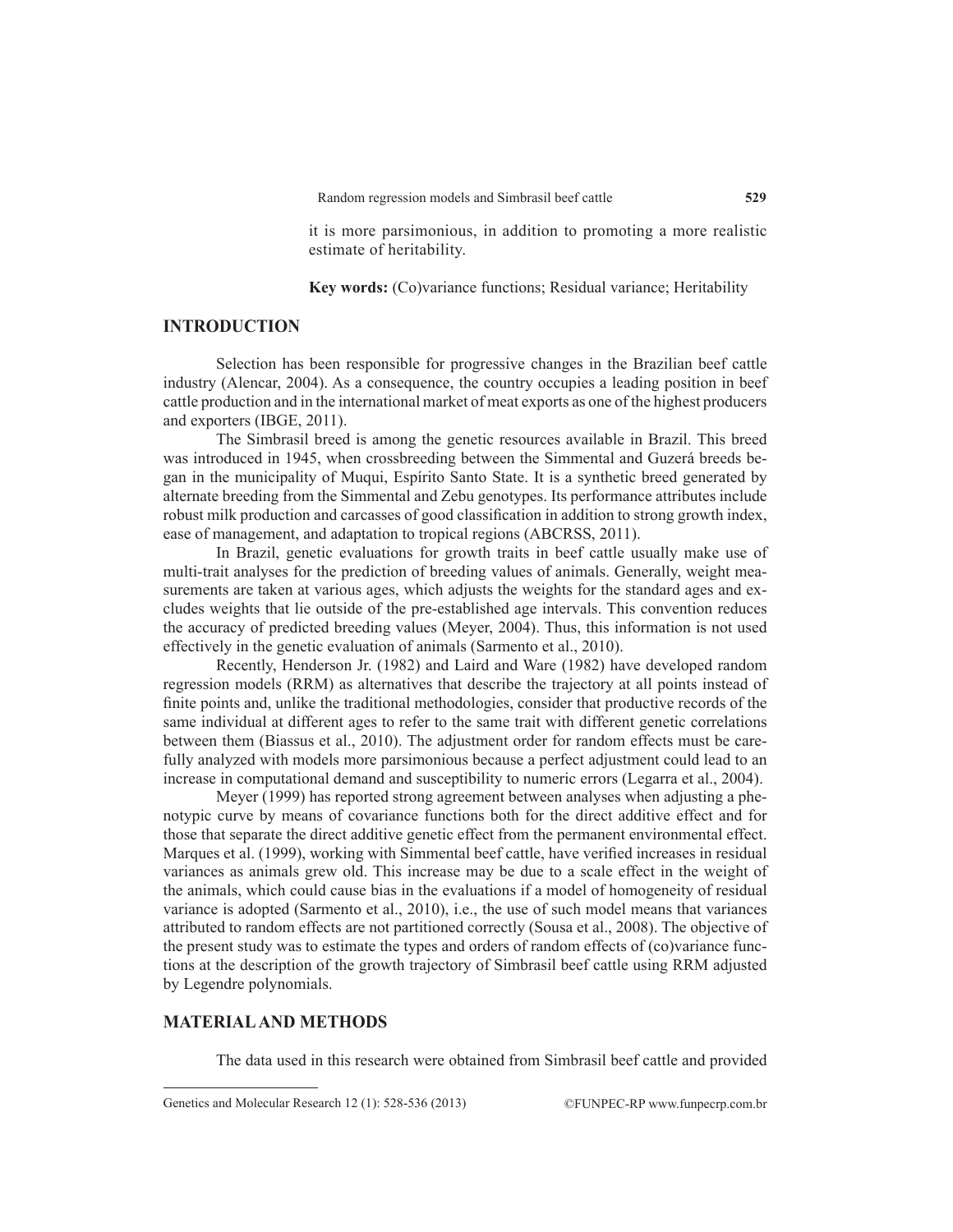#### R.R. Mota et al.

by the Associação Brasileira de Criadores das Raças Simental e Simbrasil [Brazilian Association of Simbrasil and Simmental Cattle Farmers (ABCRSS)] in the municipality of Cachoeiro de Itapemirim in Espírito Santo State, Brazil. The data were part of a file with 18,677 individual weighings corresponding to 7049 animals born between 1974 and 2006. Weight values were obtained at quarterly intervals by the Controle de Desenvolvimento Ponderal (Weight Development Control) of ABCRSS on 96 beef cattle farms in several states in Brazil. In addition to weight at birth, weight values were collected at approximately 100, 205, 365, 450, 540, and 730 days of age (Figure 1). The averages of the weights at each age assessed are presented in Figure 2. The descriptive statistics for the characteristics studied are presented in Table 1.



**Figure 1.** Number of measures for each age contained in the database.



**Figure 2.** Mean weights from birth to 810 days old.

Genetics and Molecular Research 12 (1): 528-536 (2013) ©FUNPEC-RP www.funpecrp.com.br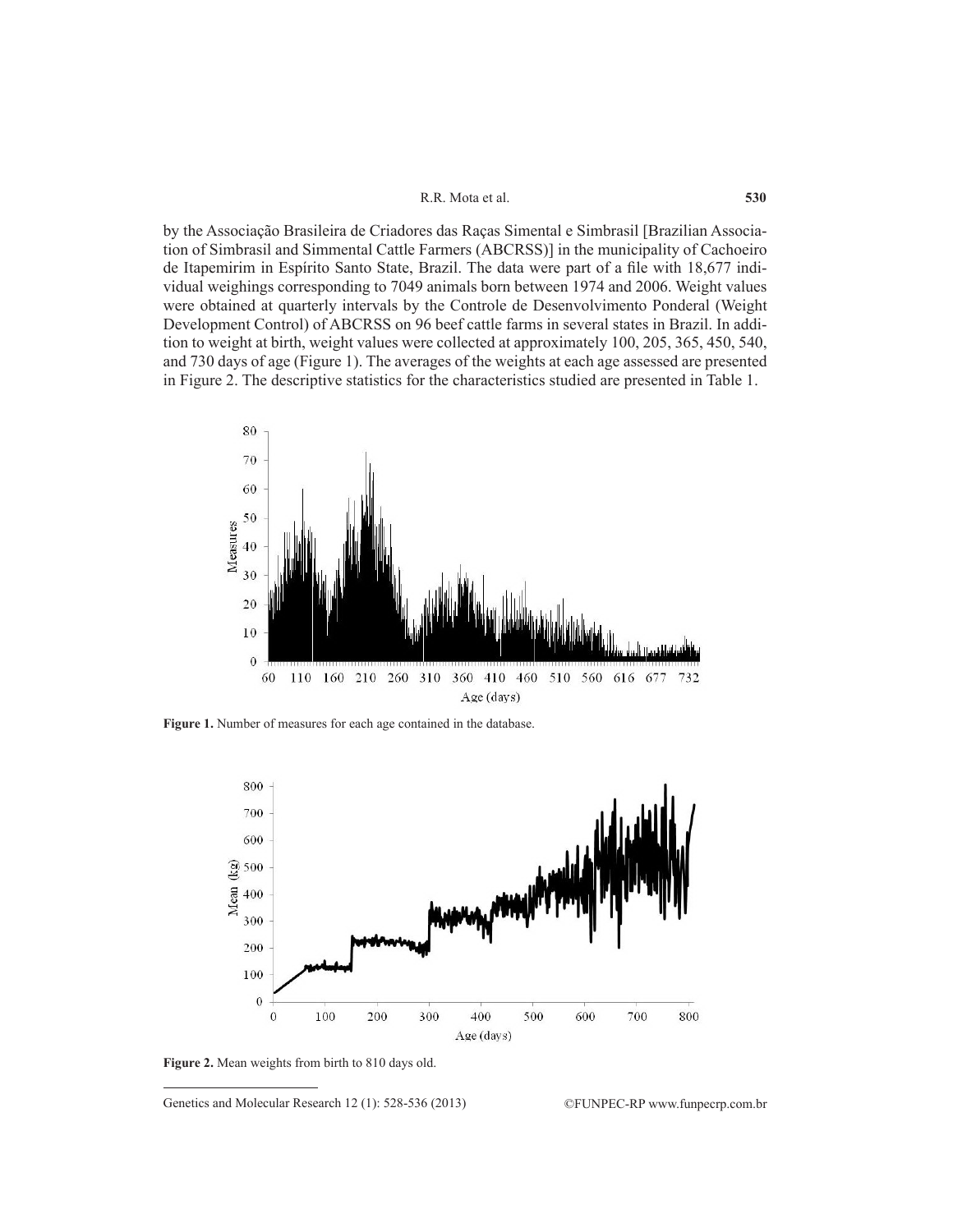| <b>Table 1.</b> Descriptive statistics of the weights collected at different ages. |                |              |             |        |  |  |  |  |
|------------------------------------------------------------------------------------|----------------|--------------|-------------|--------|--|--|--|--|
| Standard age (inteval of age in days)                                              | Minimum $(kg)$ | Maximum (kg) | Mean $(kg)$ | CV(%)  |  |  |  |  |
| At birth                                                                           | 25             | 55           | 38.599      | 15.142 |  |  |  |  |
| $100(60-149)$                                                                      | 66.64          | 208.41       | 127.772     | 20.053 |  |  |  |  |
| 205 (150-299)                                                                      | 109.180        | 335.690      | 221.444     | 19.770 |  |  |  |  |
| 365 (300-419)                                                                      | 164.690        | 532.700      | 310.868     | 25.407 |  |  |  |  |
| 450 (420-499)                                                                      | 182.420        | 647.660      | 352.531     | 28.141 |  |  |  |  |
| 540 (500-619)                                                                      | 199.90         | 769.80       | 423.048     | 29.538 |  |  |  |  |
| 730 (620-810)                                                                      | 203.25         | 950.22       | 526.36      | 32.209 |  |  |  |  |

 $CV = coefficient of variation.$ 

All products obtained through embryo transfer were excluded from the weights file, as were as animals with unknown mothers, to make possible the study of maternal effects. Overall, the herds included in the study do not use a mating season, and births are distributed uniformly throughout the year. The structure of residual variances was modeled considering 1 homogeneous class and 6 classes with heterogeneity of variances. The classes used were CL1: for homogeneous; CL2: 1-299 and 300-810 days; CL3: 1-59, 60-299, and 300-810 days; CL4: 1-59, 60-299, 300-499, and 500-810 days; CL5: 1-59, 60-299, 300-419, 420-499, and 500-810 days; CL6: 1-59, 60-149, 150-299, 300-419, 420-499, and 500-810 days, and CL7: 1-59, 60-149, 150-299, 300-419, 420-499, 500-619, and 620-810 days of age, with CLm as the modeling of variance heterogeneity in which m represented the number of classes. The numerator relationship matrix was built with information from all generations available and had 9864 animals.

In matrix notation, the model and its respective assumptions can be described as follows:

$$
y = Xb + Z_1a + Z_2m + W_1c + W_2q + e
$$
 (Equation 1)

$$
E\begin{bmatrix}y\\ a\\ c\\ q\\ q\\ 0\end{bmatrix}=\begin{bmatrix}X\beta\\ 0\\ 0\\ 0\\ 0\end{bmatrix}\hspace{-0.5cm}e\text{Var}(a)\hspace{-0.5cm}=K_a\hspace{-0.5cm}\otimes\hspace{-0.5cm} A\,,\text{Var}(c)\hspace{-0.5cm}=K_c\hspace{-0.5cm}\otimes\hspace{-0.5cm} I_{N_d},\text{Var}(m)\hspace{-0.5cm}=K_m\hspace{-0.5cm}\otimes\hspace{-0.5cm} A\hspace{-0.5cm},\text{Var}(q)\hspace{-0.5cm}=K_q\hspace{-0.5cm}\otimes\hspace{-0.5cm} I_{N_m},\text{Var}(e)\hspace{-0.5cm}=R;
$$

where *y* is a vector of N observations referring to  $N_d$  animals; *b* is a vector that contains the fixed effects; *a* is a  $k_a$  x  $N_d$  vector of direct additive genetic random regression coefficients;  $N_d$ is the total number of animals in the numerator relationship matrix between the individuals (A); *m* is the  $k_{m} \times N_{d}$  vector of maternal additive genetic random regression coefficients; *c* is a  $k_c$  x  $N_d$  vector of animal permanent environmental random regression coefficients; *q* is a  $k_q$  x  $N_m$  vector of maternal permanent environmental random regression coefficients, with  $N_{\rm m}$  equal to the number of females that have progeny with records; e is a vector of random effects, and *X*,  $Z_1$ ,  $Z_2$ ,  $W_1$ , and  $W_1$  refer to the incidence matrices of fixed regression coefficients, direct additive genetic, maternal additive genetic, animal permanent environmental, and maternal permanent environmental random regression coefficients.  $K_a$ ,  $K_{m}$ ,  $K_c$ , and  $K_q$ are, respectively, the (co)variance matrices, between the direct additive genetic, maternal additive genetic, animal permanent environmental, and maternal permanent environmental random regression coefficients.  $I_{Nd}$  is an identity matrix of dimension  $N_d$ ;  $\otimes$  is the Kronecker

Genetics and Molecular Research 12 (1): 528-536 (2013) ©FUNPEC-RP www.funpecrp.com.br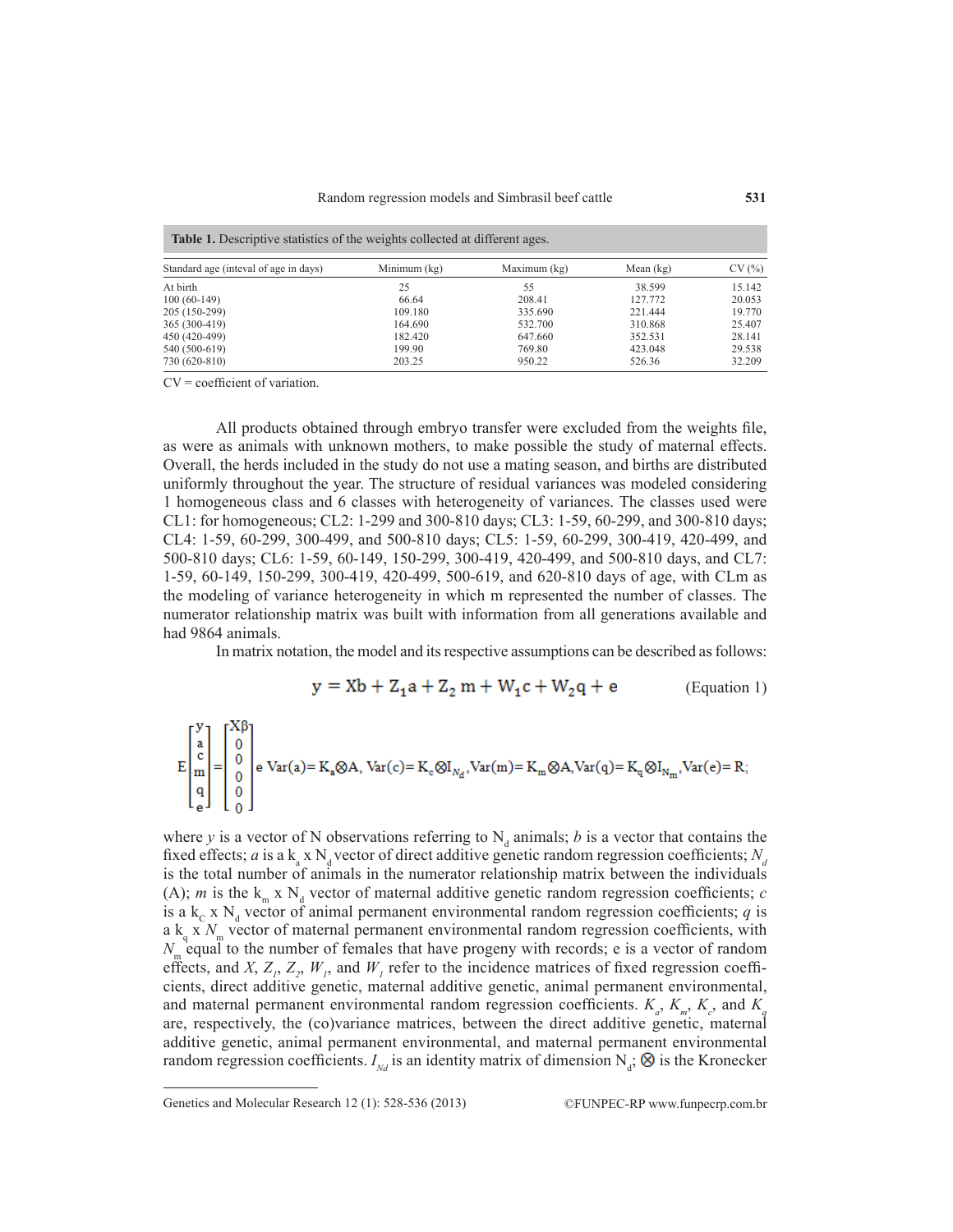#### R.R. Mota et al.

product, and *R* is a diagonal matrix of residual variances with elements that depend on the structure used. The covariance between the direct additive genetic and maternal effects was assumed to be zero.

The fixed effects used were sex, contemporary group (herd, year, and birth season), type of mating (natural mating or artificial insemination), and feeding regimen  $(RA1 =$ animals on pasture with mineralized salt;  $RA2 =$  animals on pasture with feed supplementation;  $RA3$  = animals in feedlot). The fixed regressions of order three (quadratic) and the random ones of direct additive, maternal additive, animal permanent environmental, and maternal permanent environmental effects were represented by continuous functions, the covariables of which have been described by Legendre polynomials with orders varying from three to five.

The components of (co)variances and the genetic parameters were estimated using the method of restricted maximum likelihood with the WOMBAT software (Meyer, 2007). The models with various fitting orders for the polynomials were compared using the logarithm of the likelihood function (log L), Akaike information criterion (AIC), and Bayesian information criterion (BIC). AIC and BIC impose penalties according to the number of parameters to be estimated and were defined as follows:

$$
AIC = -2log L + 2 p, \qquad (Equation 2)
$$

$$
BIC = -2\log L + p \log[N - r(X)] \tag{Equation 3}
$$

where *p* is the number of parameters estimated, *N* is the number of observations,  $r(X)$  is the rank of the incidence matrix of the fixed effect of the model, and *log L* is the logarithm of the likelihood function.

## **RESULTS AND DISCUSSION**

The results of the analyses using various RRM are presented in Table 2. Overall, log L values were lower in less parameterized models (see Table 2); however, some models with a large number of parameters presented lower log L values. Baldi et al. (2010), working with Canchim cattle, have observed that in models in which all random effects (direct additive, maternal additive, animal permanent environmental, and maternal permanent environmental) are included, the amount of adjustment is compromised. With respect to AIC and BIC, we found a tendency for lower values in more parameterized models; however, when the number of parameters was greater, the model did not always provided better fit.

The model with the best fit according to the log L, AIC, and BIC criteria was the one that presented order five for direct additive, animal permanent environmental, and maternal additive effect with 46 parameters (Leg555; see Table 2). Meyer (2003) has recommended model Leg4353\_32 with 69 parameters in Angus to estimate covariance functions of weight from birth until 3000 days of age. Boligon et al. (2010), working with weight records of Nellore females for the estimation of covariance functions for weights from birth until adulthood, have observed that according to AIC and BIC criteria, the most suitable models for the description of the trajectory are models Leg4454\_5 and Leg4363\_5 with 50 and 48 parameters, respectively.

Genetics and Molecular Research 12 (1): 528-536 (2013) ©FUNPEC-RP www.funpecrp.com.br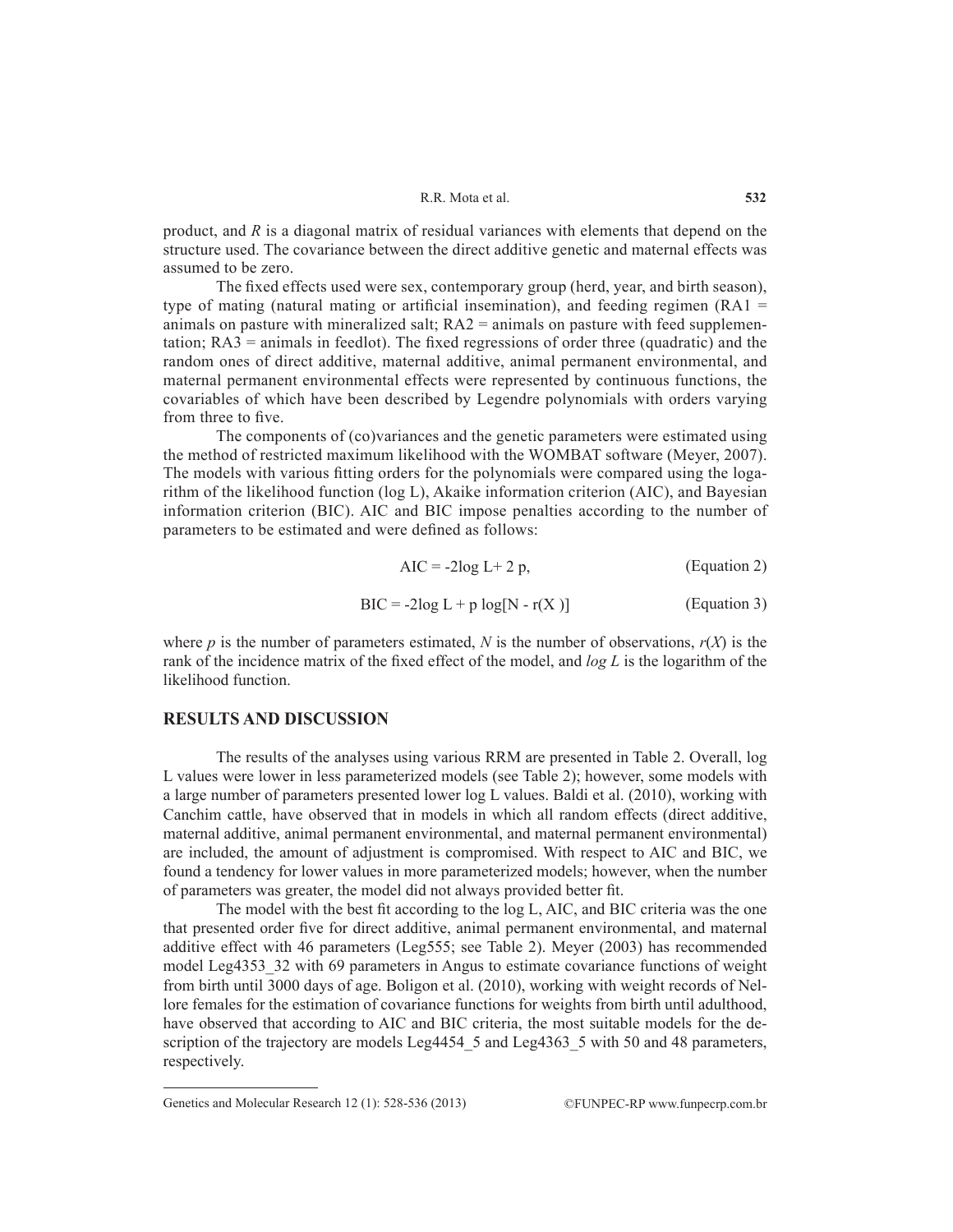**Table 2.** Order of polynomial for direct additive genetic effects  $(k_a)$  and maternal  $(k_m)$  and permanent environmental effects of animal  $(k_{c})$  and maternal  $(k_{q})$ , number of parameters  $(N_{p})$ , logarithm of the likelihood function (log L) criterion, Akaike information criterion (AIC), and Schwarz Bayesian criterion (BIC).

| Model1             | k | $k_{c}$ | $\mathbf{k}_{\rm m}$ | k | N  | log L         | AIC         | <b>BIC</b>  |
|--------------------|---|---------|----------------------|---|----|---------------|-------------|-------------|
| Leg33              |   |         | ۰                    |   | 13 | $-70,777.024$ | 141,580.048 | 141,681.222 |
| Leg34              |   |         |                      |   | 17 | $-70.130.613$ | 140.295.226 | 140.427.530 |
| Leg45              |   |         |                      |   | 26 | $-69,049.085$ | 138,150.170 | 138,352.518 |
| Leg55              |   |         |                      |   | 31 | $-71,779.071$ | 143,620.142 | 143,861.404 |
| Leg333             |   |         |                      |   | 19 | $-63.485.277$ | 127.008.554 | 127.154.374 |
| Leg3333            |   |         |                      |   | 25 | $-63.484.272$ | 127.018.544 | 127.210.414 |
| Leg343             |   |         |                      |   | 23 | $-63.719.302$ | 127.484.604 | 127.661.124 |
| Leg443             |   |         |                      |   | 27 | $-63.748.911$ | 127.551.822 | 127.759.042 |
| Leg444             |   |         |                      |   | 31 | $-63,337.531$ | 126.737.062 | 126,974.982 |
| Leg <sub>454</sub> |   |         |                      |   | 36 | $-66,745.128$ | 133,562.256 | 133,841.318 |
| Leg <sub>455</sub> |   |         |                      |   | 41 | $-64.029.661$ | 128.141.322 | 128.455.990 |
| Leg <sub>555</sub> |   |         |                      |   | 46 | $-62,608,523$ | 125.309.046 | 125,662,088 |
| Leg4444            |   |         |                      |   | 41 | $-62.976.208$ | 126.034.416 | 126.349.084 |
| Leg4544            |   |         |                      |   | 46 | $-62,883.232$ | 125,858.464 | 126,211.506 |
| Leg5555            |   |         |                      |   | 61 | $-63,785.973$ | 127.693.946 | 128.162.110 |

Leg  $k_a$   $k_c$   $k_m$   $k_p$  = order of the covariance function for the direct additive genetic effects  $(k_a)$ , the permanent environment of animal (k<sub>c</sub>), direct additive maternal (k<sub>m</sub>), and maternal permanent environmental (k<sub>q</sub>).

Such divergence may be due to the nonsignificance of the maternal permanent environment in the present study. This nonsignificance can be attributed to the low number of calves per cow, which was, on average, 1.7. This result is in accordance with those of Pelicioni et al. (2003), who failed to estimate successfully maternal permanent environmental effects when working with a database of Guzerá cattle with an average number of calves per mother of approximately 1.5 calves for weight at birth, 1.3 calves for ages 30 to 210 days, and 1.2 calves from that age onward. Similar results with the same breed have been observed by Bittencourt et al. (2002) and Tanaka et al. (2009), who also worked with an average number of calves per cow below 2.

The adjustment of polynomials for the direct additive, maternal additive, and maternal permanent environmental regression increased as its degree rose. Nevertheless, convergence problems occurred when polynomial orders above five were used, probably associated with eigenvalues close to zero in the random regression coefficients matrix, which according to Nobre et al. (2003) demonstrates that the fitting order is satisfactory.

When the random effects were considered, the model with homogeneity of residual variances (Leg555\_1; Table 3) showed the worst fit, with improvement overall of log L, AIC, and BIC criteria, indicating that the behavior of the residual variance is different throughout the growth trajectory. Meyer (1999) and Baldi et al. (2010) have achieved similar results using beef cattle weights that varied from birth to the adulthood. According to the results from the statistical criteria of log L, AIC, and BIC, model Leg3555 6 with 51 parameters generated the best fit (see Table 3). However, this model, with 6 residual classes, resulted in significant increases in the residual and phenotypic variances. Some models, both those with few and those with many classes of residual variances (Figures 3 to 5), presented biased estimates of total and direct additive heritabilities, generally showing values superior to those found in the literature for beef cattle, according to a review by Lira et al. (2008). Therefore, the model with three classes of residual variances was chosen for the residual variance despite lacking the best fitting according to the statistical criteria described above. This model was the most parsimonious and provided the most realistic heritability estimates. These results are in accordance

Genetics and Molecular Research 12 (1): 528-536 (2013) ©FUNPEC-RP www.funpecrp.com.br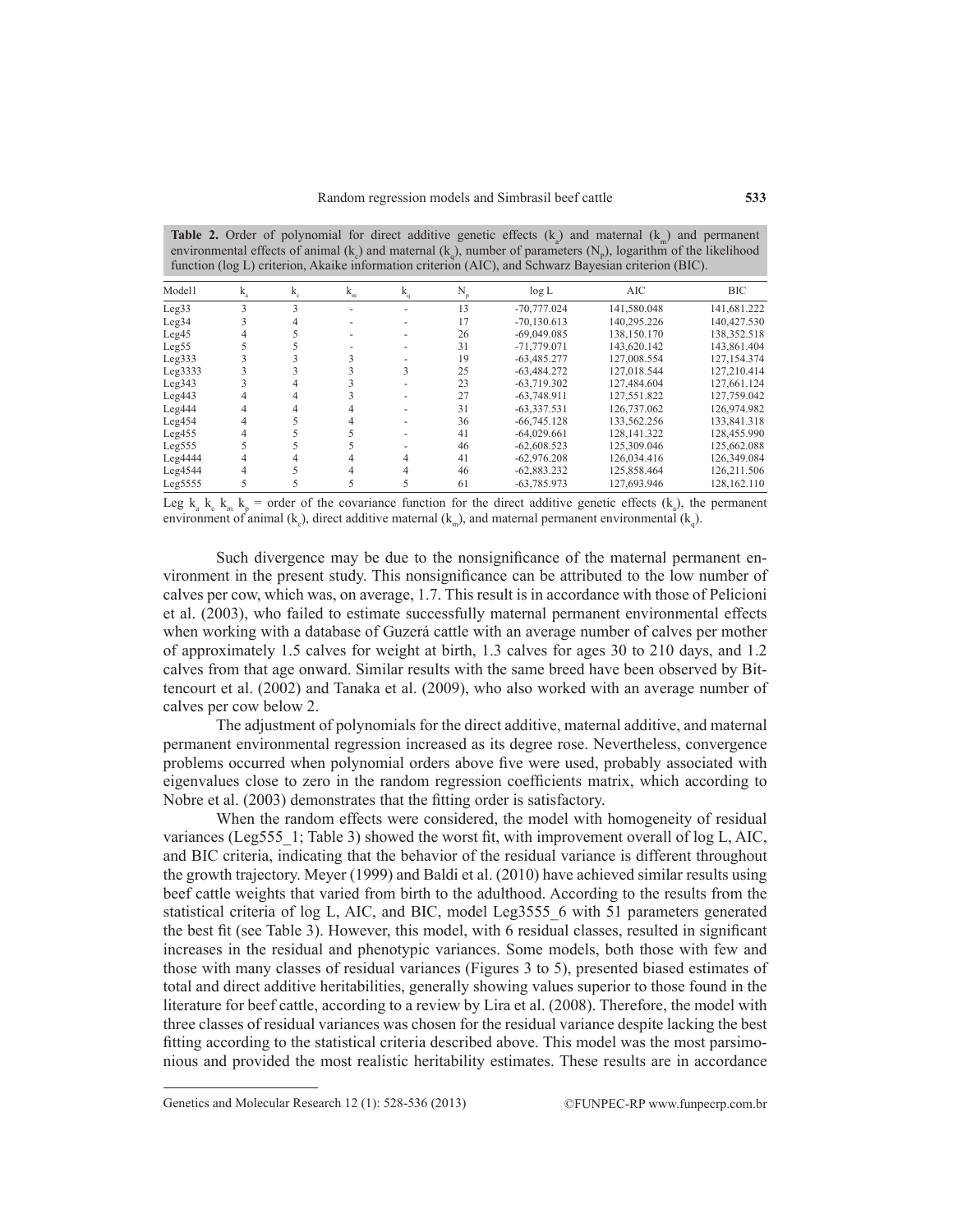with those of Baldi et al. (2010), who have published models with a higher number of residual classes that provided better fit; however, these models increased the residual and phenotypic variances, altering the direct heritability.

**Table 3.** Classes of residual variance, number of parameters  $(N_p)$ , log-likelihood function (log L), Akaike information criterion (AIC), and Schwarz Bayesian criterion (BIC) for model Leg3555.

| Classes      |  | 'n |                          |    | $\log L$      | AIC         | <b>BIC</b>  |
|--------------|--|----|--------------------------|----|---------------|-------------|-------------|
| Leg555 1     |  |    | -                        | 46 | $-62,608,523$ | 125.309.046 | 125.662.088 |
| Leg5552      |  |    | $\overline{\phantom{a}}$ | 47 | $-58.637.578$ | 117.369.156 | 117,729.872 |
| Leg $555$ 3  |  |    | ٠                        | 48 | -57.733.999   | 115.563.998 | 115.932.390 |
| Leg5554      |  |    | -                        | 49 | $-57.733.502$ | 115,565,004 | 115.941.107 |
| Leg $555\,5$ |  |    | ٠                        | 50 | $-57.690.182$ | 115.480.364 | 115,864,106 |
| Leg $5556$   |  |    | $\overline{\phantom{a}}$ | 51 | $-57,580,401$ | 115.262.802 | 115.654.218 |
| Leg555 7     |  |    | ٠                        | 52 | $-58.289.810$ | 116.683.620 | 117.082.712 |

Leg  $k_a$   $k_c$   $k_m$   $k_p$  = order of the covariance function for the direct additive genetic effects  $(k_a)$ , the permanent environment of animal (k<sub>c</sub>), direct additive maternal (k<sub>m</sub>), and maternal permanent environmental (k<sub>q</sub>).



**Figure 3.** Total heritabilities in different classes of residual variance.



**Figure 4.** Direct heritabilities in different classes of residual variance.

Genetics and Molecular Research 12 (1): 528-536 (2013) ©FUNPEC-RP www.funpecrp.com.br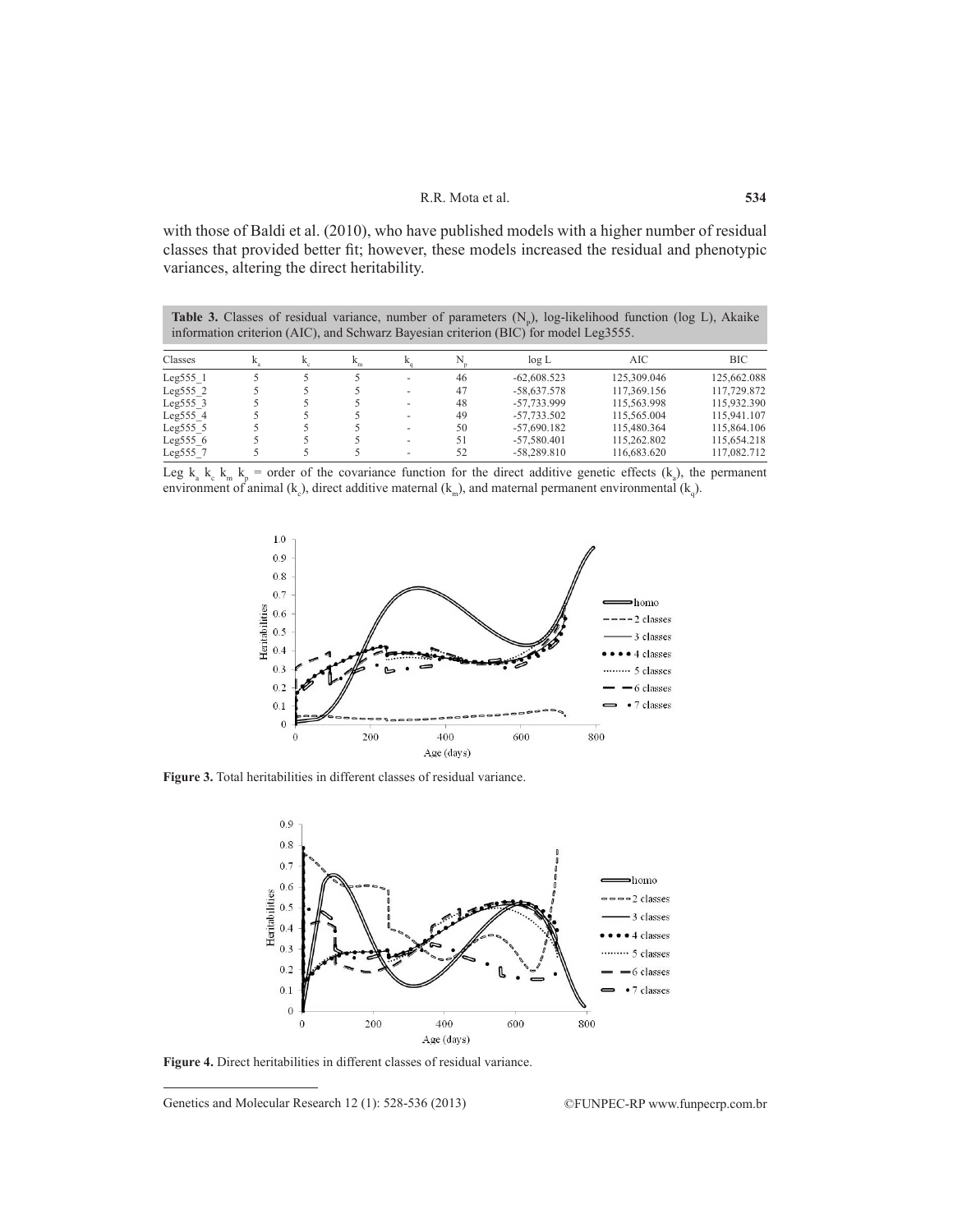

**Figure 5.** Maternal heritabilities in different classes of residual variance.

We recommend model Leg555 3 as the growth trajectory of Simbrasil beef cattle, and it differs from those for other breeds. For instance, Albuquerque and Meyer (2001), when estimating covariance functions in Nellore cattle for weights from birth to approximately 2 years of age, have used model Leg4463, and Baldi et al. (2010), working with Canchim cattle with records of weight from birth to adult age, have recommended model Leg4352.

Heterogeneity of residual variance with three classes must be considered using an RRM of order five for direct additive genetic effect, animal permanent environmental effect, and maternal genetic effect to model the changes according to the age of animals in Simbrasil beef cattle.

## **ACKNOWLEDGMENTS**

We thank ABCRSS for providing the data used in this study.

#### **REFERENCES**

ABCRSS (2011). Associação Brasileira dos Criadores da Raça Simental e Simbrasil. Available at [http://simentalsimbrasil. org.br/?p=raca-simbrasil]. Accessed March 9, 2011.

Albuquerque LG and Meyer K (2001). Estimates of covariance functions for growth from birth to 630 days of age in Nelore cattle. *J. Anim. Sci.* 79: 2776-2789.

Alencar MM (2004). Perspectivas para o Melhoramento Genético de Bovinos de Corte no Brasil. In: Reunião Anual da Sociedade Brasileira de Zootecnia Sociedade Brasileira de Zootecnia, Campo Grande, 358-367.

Baldi F, Albuquerque LG and Alencar MM (2010). Random regression models on Legendre polynomials to estimate genetic parameters for weights from birth to adult age in Canchim cattle. *J. Anim. Breed. Genet.* 127: 289-299.

Biassus IO, Cobuci JA, Costa CN and Rorato PRN (2010). Persistence in milk, fat and protein production of primiparous Holstein cows by random regression models. *Braz. J. Anim. Sci.* 39: 2617-2624.

Bittencourt TCC, Rocha JCMC, Lobo RB and Bezerra LF (2002). Estimação de componentes de (co)variâncias e predição de DEP's para características de crescimento pós-desmama de bovinos da raça Nelore, usando diferentes modelos estatísticos. *Arq. Bras. Med. Vet. Zootec.* 54: 303-308.

Boligon AA, Mercadante ME, Forni S, Lobo RB, et al. (2010). Covariance functions for body weight from birth to maturity in Nellore cows. *J. Anim. Sci.* 88: 849-859.

Genetics and Molecular Research 12 (1): 528-536 (2013) ©FUNPEC-RP www.funpecrp.com.br